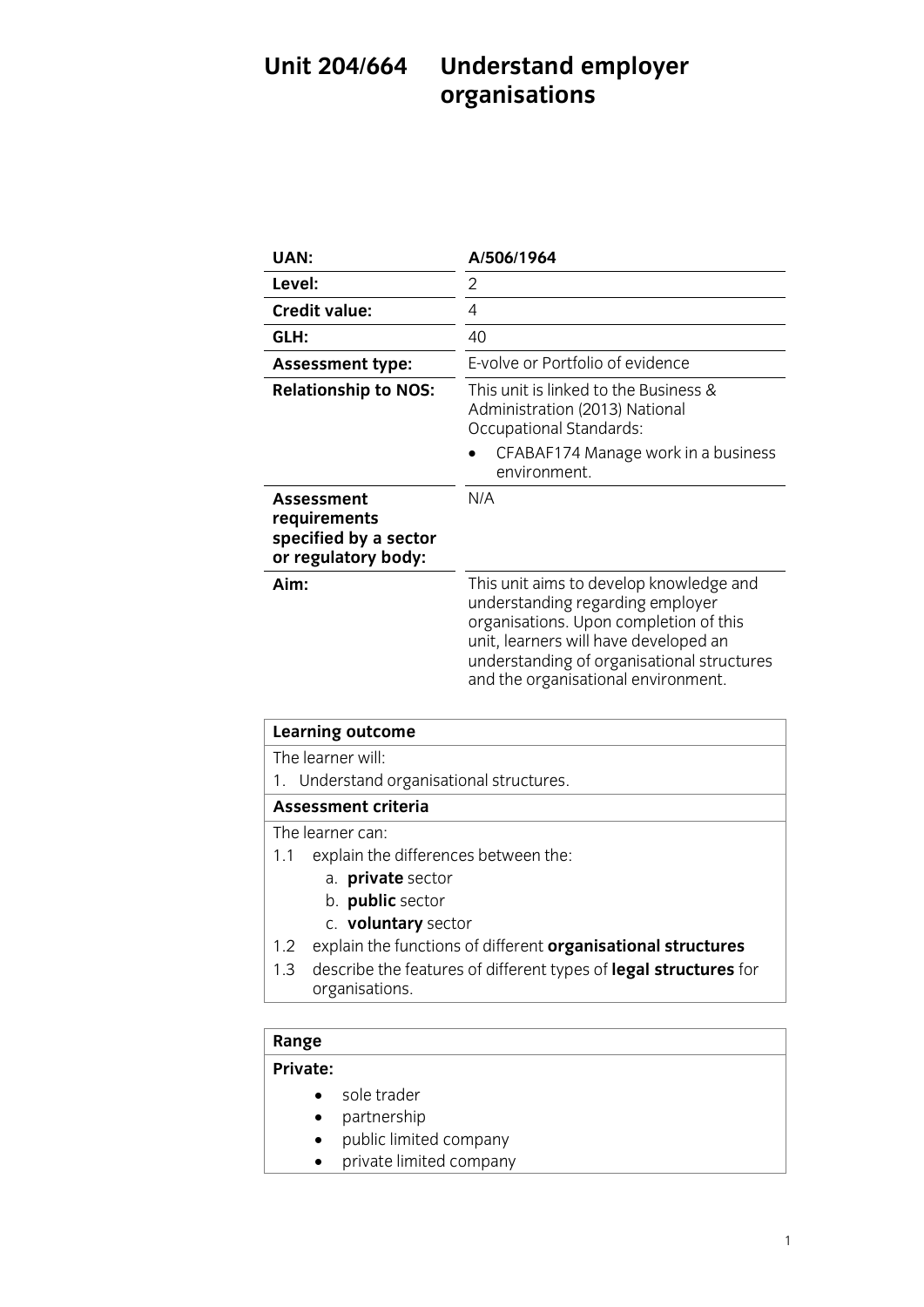• franchise

### **Public:**

- **•** Government departments<br> **•** local authorities
	- local authorities
	- public corporations

- **Voluntary:** • not for profit<br>• registered ch
	- registered charities<br>• trusts
	- trusts

- **Organisational structures:** hierarchy/flat
	- centralised/de-centralised

- 
- formation<br>• *ownership* and cont ownership and control
	- liability
	- obligation

# **Learning outcome**<br>The learner will:

The linderstand  $2.5$  Understand the organisation the organisation of  $2.5$ 

The learner can:

- 2.1 describe the internal and external influences on organisations
- 2.2 explain the use of different **models** of analysis in understanding the organisational environment
- 2.3 explain why change in the business environment is important. 2.3 explain why **change** in the business environment is important.

# **Range**<br>Internal influences:

- **Internal internal internal internal internal internal internal internal internal internal internal internal in**<br> **1** 
	- procedures
	- systems<br>• organisa
	- organisational and team structure<br>• aims and objectives
	- aims and objectives
	- culture

## **External influences:**

- **External influences:** competitors
	- market share
	- PESTLE factors